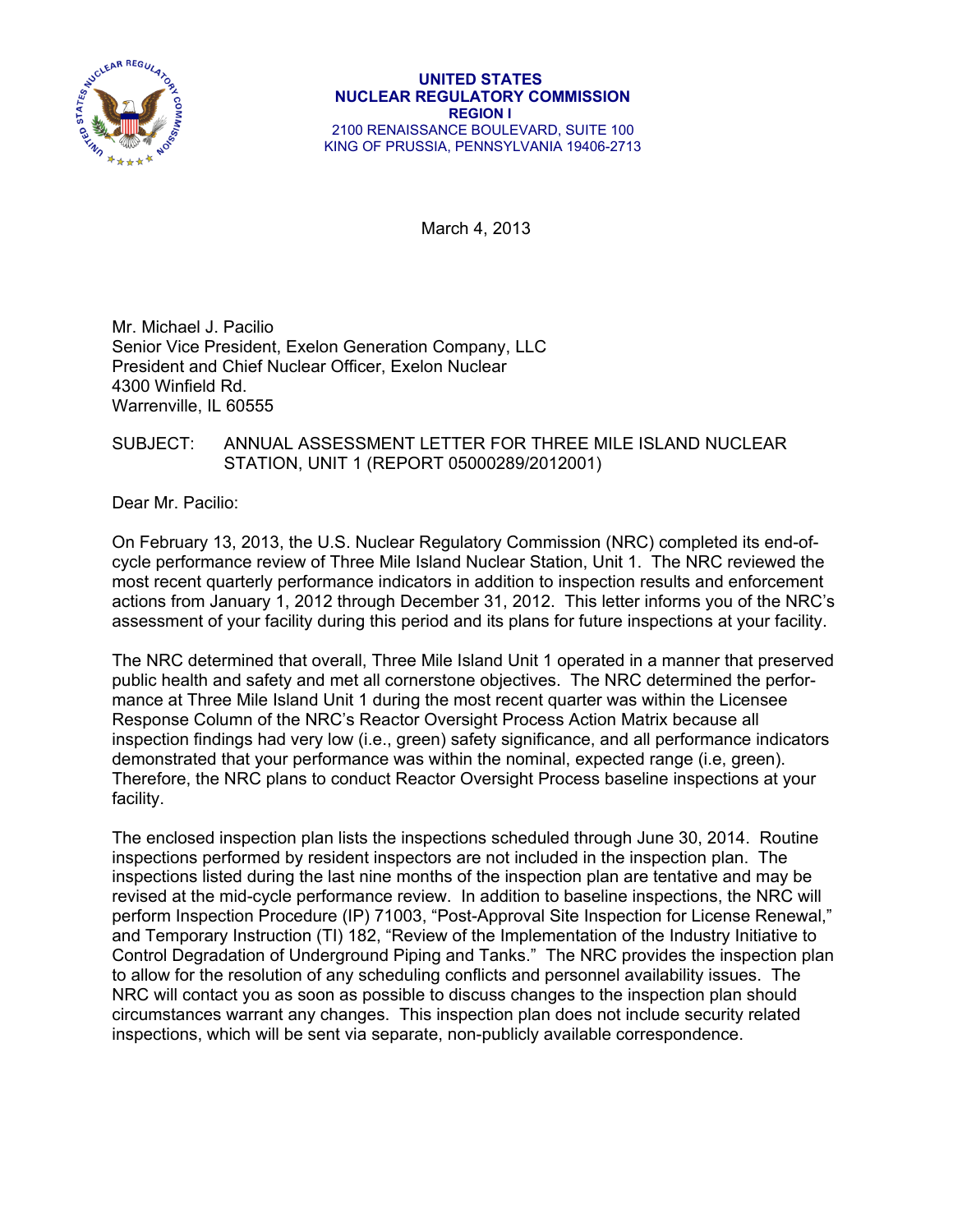In accordance with 10 CFR 2.390 of the NRC's "Rules of Practice," a copy of this letter will be available electronically for public inspection in the NRC Public Document Room or from the Publicly Available Records (PARS) component of the NRC's Agencywide Document Access and Management System (ADAMS). ADAMS is accessible from the NRC Web site at http://www.nrc.gov/reading-rm/adams.html (the Public Electronic Reading Room).

Please contact me at (610)337-5046 with any questions you have regarding this letter.

Sincerely,

**/RA/** 

Gordon K. Hunegs, Chief Projects Branch 6 Division of Reactor Projects

Docket Nos.: 50-289 License Nos.: DPR-50

Enclosure: Three Mile Island Inspection/Activity Plan

cc w/encl: Distribution via ListServ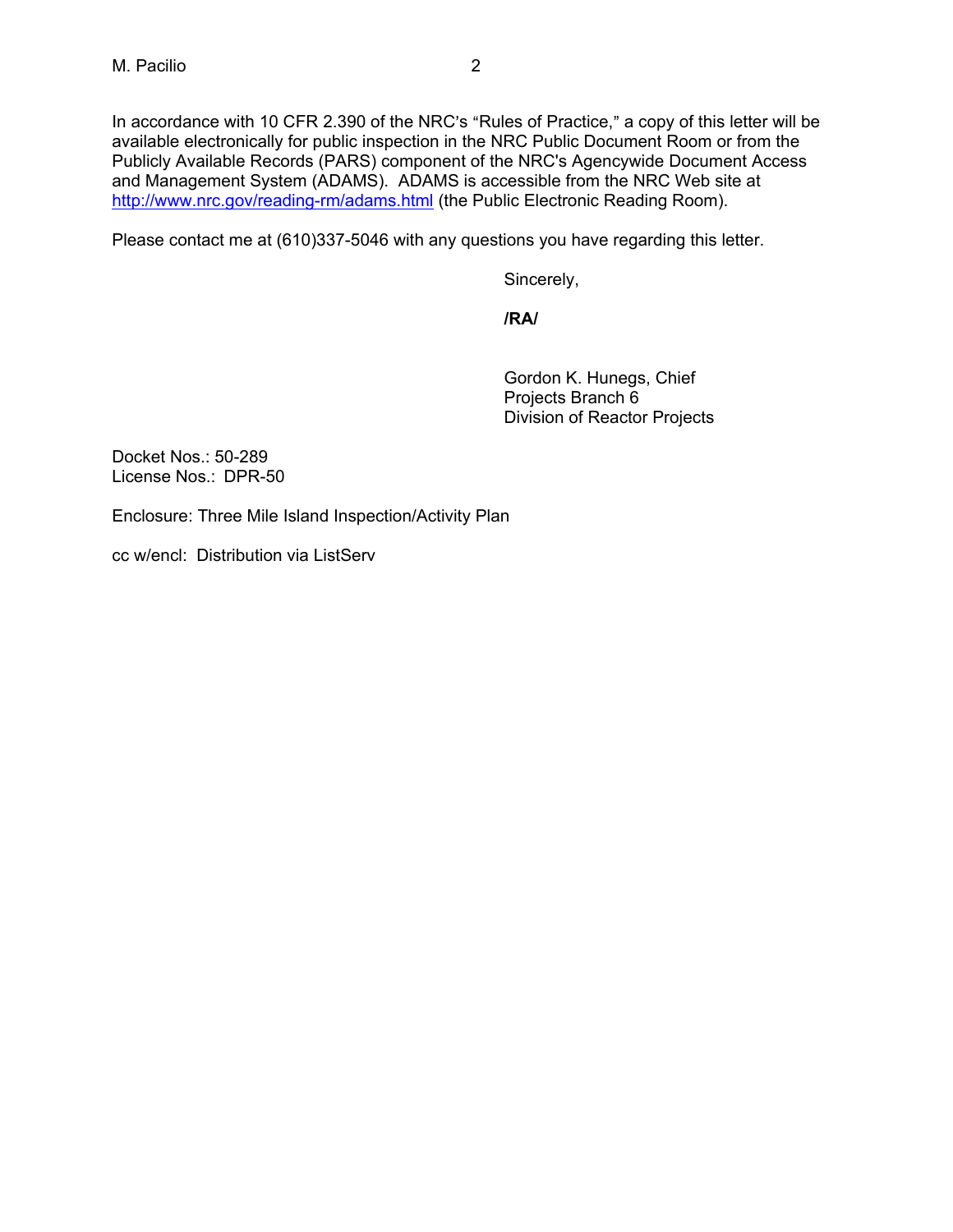In accordance with 10 CFR 2.390 of the NRC's "Rules of Practice," a copy of this letter will be available electronically for public inspection in the NRC Public Document Room or from the Publicly Available Records (PARS) component of the NRC's Agencywide Document Access and Management System (ADAMS). ADAMS is accessible from the NRC Web site at http://www.nrc.gov/reading-rm/adams.html (the Public Electronic Reading Room).

Please contact me at (610)337-5046 with any questions you have regarding this letter.

 Sincerely, **/RA/** 

> Gordon K. Hunegs, Chief Projects Branch 6 Division of Reactor Projects

Docket Nos.: 50-289 License Nos.: DPR-50

Enclosure: Three Mile Island Inspection/Activity Plan

cc w/encl: Distribution via ListServ

Distribution w/encl: W. Dean, RA D. Lew, DRA D. Roberts, DRP P. Wilson, DRP C. Miller, DRS J. Clifford, DRS G. Hunegs, DRP

S. Barber, DRP A. Dugandzic, DRP N. Lafferty, DRP D. Werkheiser, DRP, SRI J. Heinly, DRP, RI J. Cassidy, RI OEDO DRS Branch Chiefs (6) N. McNamara, RI, SLO

D. Tifft, RI, SLO D. Screnci, RI, PAO N. Sheehan, RI, PAO RidsNrrDirslpab Resource ROPassessment Resource RidsNrrPMThreeMileIsland Resource RidsNrrDorlLpl1-2 Resource ROPReports Resource

DOCUMENT NAME: S:\ROP-13 EOC Review\Branch 6\TMI\ROP-13 TMI EOC Letter.docx ADAMS ACCESSION NUMBER: **ML13057A300** 

| <b>SUNSI Review</b> |               | Non-Sensitive<br>l۷<br>Sensitive |  | $\overline{\mathsf{v}}$ | <b>Publicly Available</b><br>Non-Publicly Available |  |
|---------------------|---------------|----------------------------------|--|-------------------------|-----------------------------------------------------|--|
| <b>OFFICE</b>       | <b>RI/DRP</b> | RI/DRP                           |  |                         |                                                     |  |
| <b>NAME</b><br>mmt  | SBarber/GSB   | GHunegs/GKH                      |  |                         |                                                     |  |
| <b>DATE</b>         | 02/21/13      | 02/26/13                         |  |                         |                                                     |  |

OFFICIAL RECORD COPY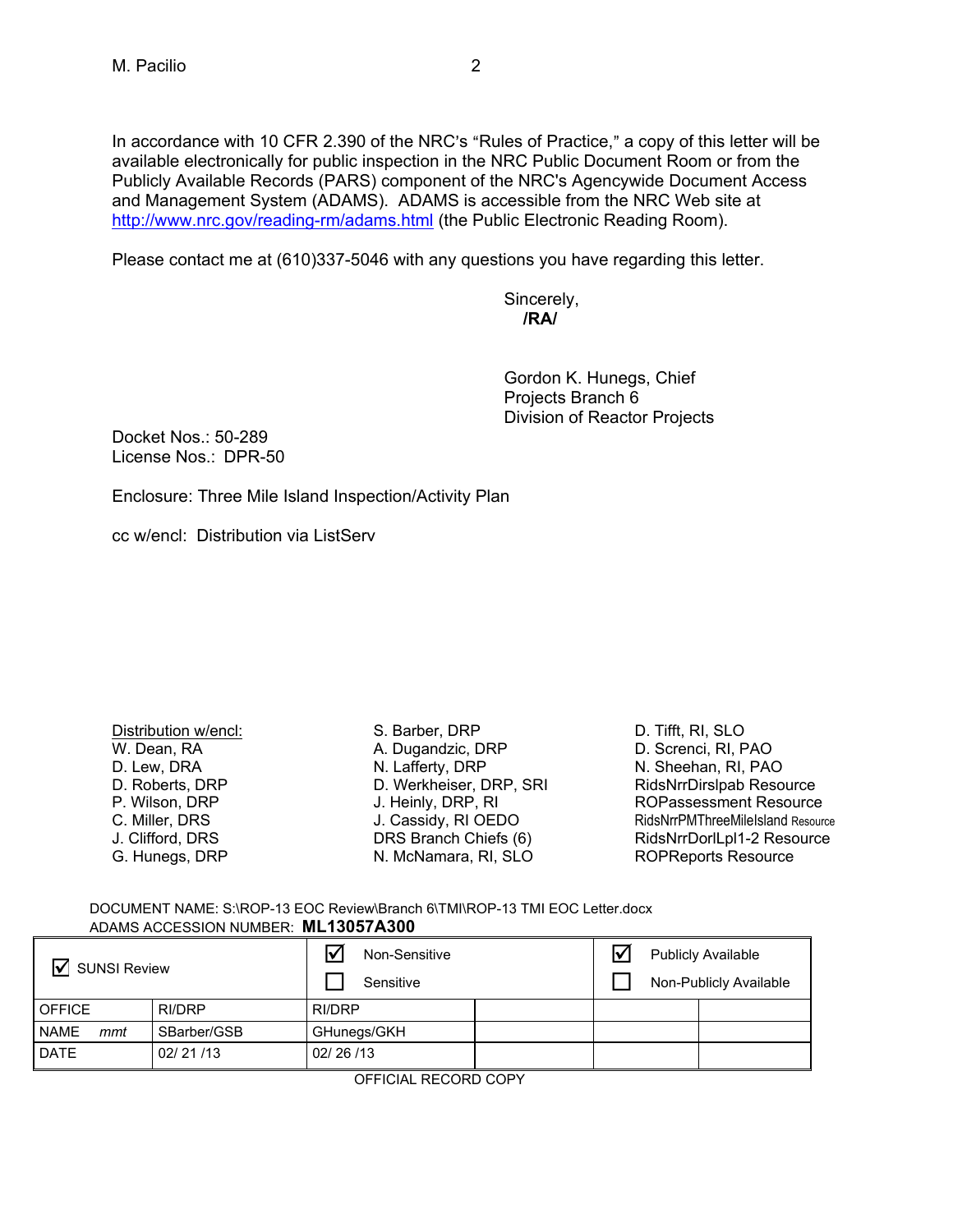**Page 1 of 2**

**01/30/2013 08:40:03 Report 22**

## **Three Mile Island Inspection / Activity Plan 01/01/2013 - 06/30/2014**

| <b>Unit</b>                          |            | <b>Planned Dates</b>       |               |            |                                                                                                      |  | No. of Staff            |
|--------------------------------------|------------|----------------------------|---------------|------------|------------------------------------------------------------------------------------------------------|--|-------------------------|
| <b>Number</b><br><b>Start</b><br>End |            | <b>Inspection Activity</b> | <b>Title</b>  |            | on Site                                                                                              |  |                         |
|                                      |            |                            | 7111111B      |            | - TMI REQUAL INSPECTION WITH P/F RESULTS                                                             |  | 2                       |
| 1                                    | 03/11/2013 | 03/15/2013                 | IP 7111111B   |            | Licensed Operator Requalification Program                                                            |  |                         |
|                                      |            |                            | HP            |            | - EXPOSURE CONTROLS AND ALARA INSPECTION                                                             |  | 1                       |
| 1                                    | 01/14/2013 | 01/18/2013                 | IP 71124.01   |            | Radiological Hazard Assessment and Exposure Controls                                                 |  |                         |
| 1                                    | 01/14/2013 | 01/18/2013                 | IP 71124.02   |            | Occupational ALARA Planning and Controls                                                             |  |                         |
|                                      |            |                            | EP EX         |            | - EP EXERCISE EVALUATION                                                                             |  | $\overline{\mathbf{r}}$ |
| 1                                    | 04/15/2013 | 04/19/2013                 | IP 7111407    |            | Exercise Evaluation - Hostile Action (HA) Event                                                      |  |                         |
|                                      |            |                            | <b>HP</b>     |            | - RADIOACTIVITY & OC DOSE ASSESSMENT                                                                 |  | 1                       |
| 1                                    | 04/15/2013 | 04/19/2013                 | IP 71124.03   |            | In-Plant Airborne Radioactivity Control and Mitigation                                               |  |                         |
| 1                                    | 04/15/2013 | 04/19/2013                 | IP 71124.04   |            | Occupational Dose Assessment                                                                         |  |                         |
|                                      |            |                            | 71124.08      | - RADWASTE |                                                                                                      |  | 1                       |
| 1                                    | 06/03/2013 | 06/07/2013                 | IP 71124.08   |            | Radioactive Solid Waste Processing and Radioactive Material Handling, Storage, and Transportation    |  |                         |
|                                      |            |                            | <b>HP</b>     |            | - RAD. ENV MONITORING PROGRAM                                                                        |  | 1                       |
| 1                                    | 06/10/2013 | 06/14/2013                 | IP 71124.07   |            | Radiological Environmental Monitoring Program                                                        |  |                         |
|                                      |            |                            | 7111117       |            | - PERMANENT PLANT MODIFICATIONS                                                                      |  | 3                       |
| 1                                    | 06/24/2013 | 06/28/2013                 | IP 7111117T   |            | Evaluations of Changes, Tests, or Experiments and Permanent Plant Modifications                      |  |                         |
| 1                                    | 07/08/2013 | 07/12/2013                 | IP 7111117T   |            | Evaluations of Changes, Tests, or Experiments and Permanent Plant Modifications                      |  |                         |
|                                      |            |                            | 7111107T      |            | - TRIENNIAL HEAT SINK                                                                                |  | 1                       |
| 1                                    | 08/12/2013 | 08/16/2013                 | IP 7111107T   |            | <b>Heat Sink Performance</b>                                                                         |  |                         |
|                                      |            |                            | 71124         |            | - RAD SAFETY INSPECTIONS                                                                             |  | 1                       |
| 1                                    | 09/09/2013 | 09/13/2013                 | IP 71124.05   |            | Radiation Monitoring Instrumentation                                                                 |  |                         |
| 1                                    | 09/09/2013 | 09/13/2013                 | IP 71124.06   |            | Radioactive Gaseous and Liquid Effluent Treatment                                                    |  |                         |
|                                      |            |                            | TI-182        |            | - DEGRAD UNDERGROUND PIPING - PHASE 2                                                                |  | 1                       |
| 1                                    | 10/07/2013 | 10/11/2013                 | IP 2515/182   |            | Review of the Implementation of the Industry Initiative to Control Degradation of Underground Piping |  |                         |
|                                      |            |                            | <b>HP</b>     |            | - HP OUTAGE INSP                                                                                     |  | 1                       |
| 1                                    | 11/04/2013 | 11/08/2013                 | IP 71124.01   |            | Radiological Hazard Assessment and Exposure Controls                                                 |  |                         |
| 1                                    | 11/04/2013 | 11/08/2013                 | IP 71124.02   |            | Occupational ALARA Planning and Controls                                                             |  |                         |
| 1                                    | 11/04/2013 | 11/08/2013                 | IP 71124.03   |            | In-Plant Airborne Radioactivity Control and Mitigation                                               |  |                         |
| 1                                    | 11/04/2013 | 11/08/2013                 | IP 71124.04   |            | Occupational Dose Assessment                                                                         |  |                         |
| 1                                    | 11/04/2013 | 11/08/2013                 | IP 71151-OR01 |            | Occupational Exposure Control Effectiveness                                                          |  |                         |
|                                      |            |                            | 71003         |            | - LR COMMITMENTS PHASE 1-OUTAGE INSP                                                                 |  | $\mathbf{2}$            |
| 1                                    | 11/04/2013 | 11/08/2013                 | IP 71003      |            | Post-Approval Site Inspection for License Renewal                                                    |  |                         |

This report does not include INPO and OUTAGE activities. This report shows only on-site and announced inspection procedures.